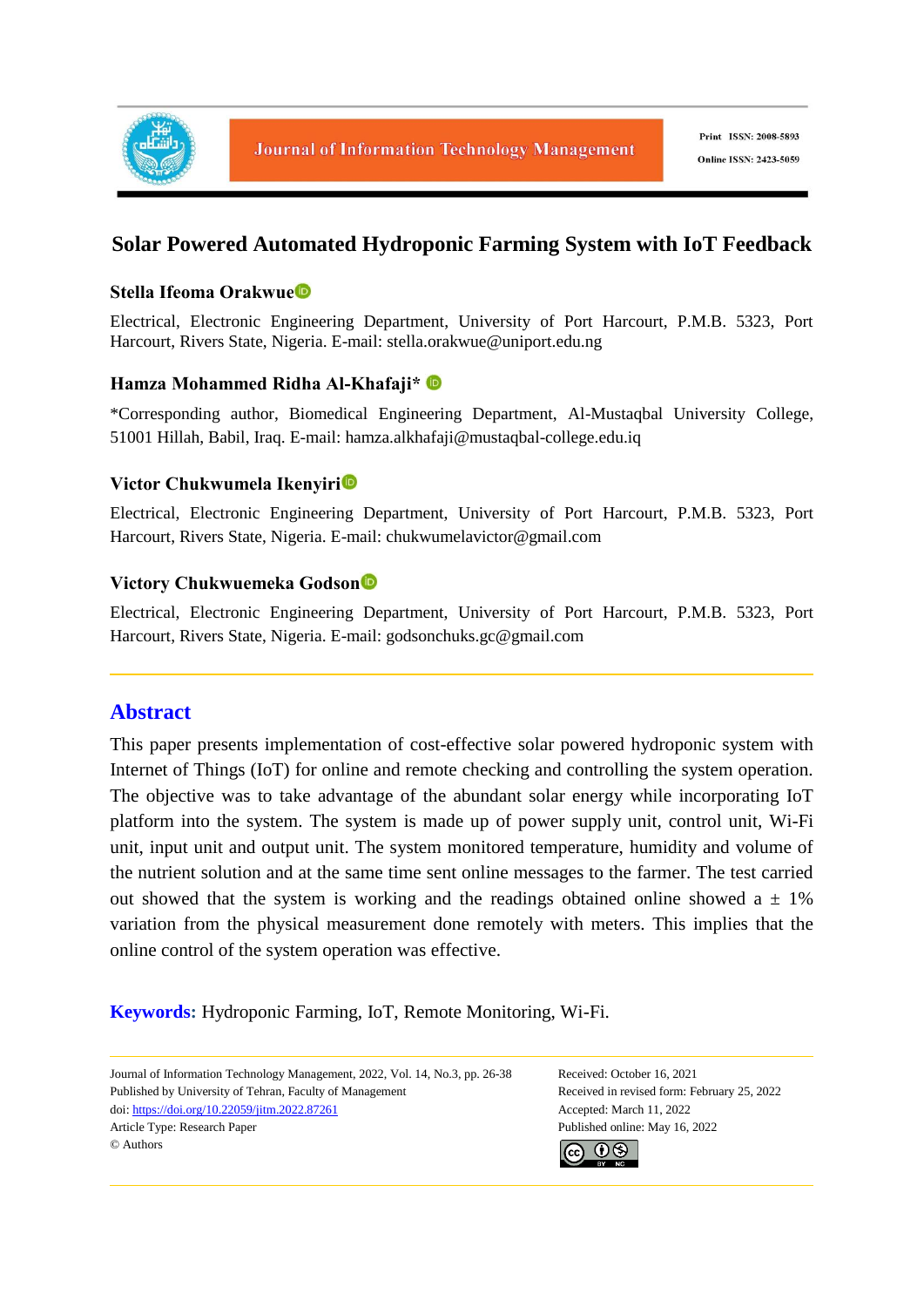# **Introduction**

Hydroponics is a method of rising or cultivating plants without the use of soil, in which water and nutrients are delivered to the plants via a full Nutritious Solution (NS), which provides the required circumstances for healthy growth (Peuchpanngarm, C., et al., 2016). Hence, a solar powered Internet of Things (IoT) based hydroponics system with Global System for Mobile Communications (GSM) feedback is hydroponics system with IoT platforms and GSM feedback that is powered using solar energy. The nutritional solution for the crop, the type of module, and the arrangement of the elements, as well as the size, space, and ambient conditions, are all characteristics of hydroponic systems (Tembe, S., Khan, S., & Acharekar, R., 2018). Soilless culture is a method of rising plants in nutrient solutions that offer all of the nutrients required for maximum plant growth, with or without the addition of an inert medium such as rock wool, peat moss, sawdust, coir dust, coconut fiber, or other inert media for mechanical support. When opposed to open field or soil-based agriculture, hydroponics allows for the provision of ideal plant growth conditions, resulting in higher yields. Controlling soil-borne illnesses and pests is possible with hydroponics or soilless culture (Shewale M. V., & Chaudhari, D. S., 2018).

Pitakphongmetha, J., et al., (2016) focused on collecting agricultural data using IoT devices such as wireless sensor network that connects weather stations, cameras, and smart phones. In addition, the study recommended a smart farm network, an IoT-based platform capable of automating data collecting from numerous agricultural parameters such as the environment, soil, fertilizer, irrigation, and so on. In the context of evaluating crop performance and further computing crop projections, the proposed system was also capable of correlating data and filtering out incorrect data.

Mahesh, P. J., et al., (2016) emphasized the significance of many precision agriculture approaches. On the basis of numerous features and farmer demographics, the study also aims to acquire insight into the relevant factors of precision farming adoption among various farmers in Germany. The results of regression analysis show that hydroponic farming adoption has a good impact on farmers.

The findings of (Arenella, V., et al., 2016) work gave a variety of beginning points for the expansion of hydroponic agriculture in many areas. Using a genetic algorithm and improving the system parameters, (Umamaheswari, S., et al., 2016) proposed an effective system for regulating the hydroponic nutrient solution.

In this work, attention will be giving to Hydroponic planting systems which can be solar powered such that the system draws its electrical power requirements from a solar panel. This is to take advantage of the abundant solar energy that is available per day in a tropical country like Nigeria for the powering of smart IoT based farms. The proposed design will properly monitor the necessary plant conditions and regularly send feedback updates through a GSM and IoT module to the farm owner.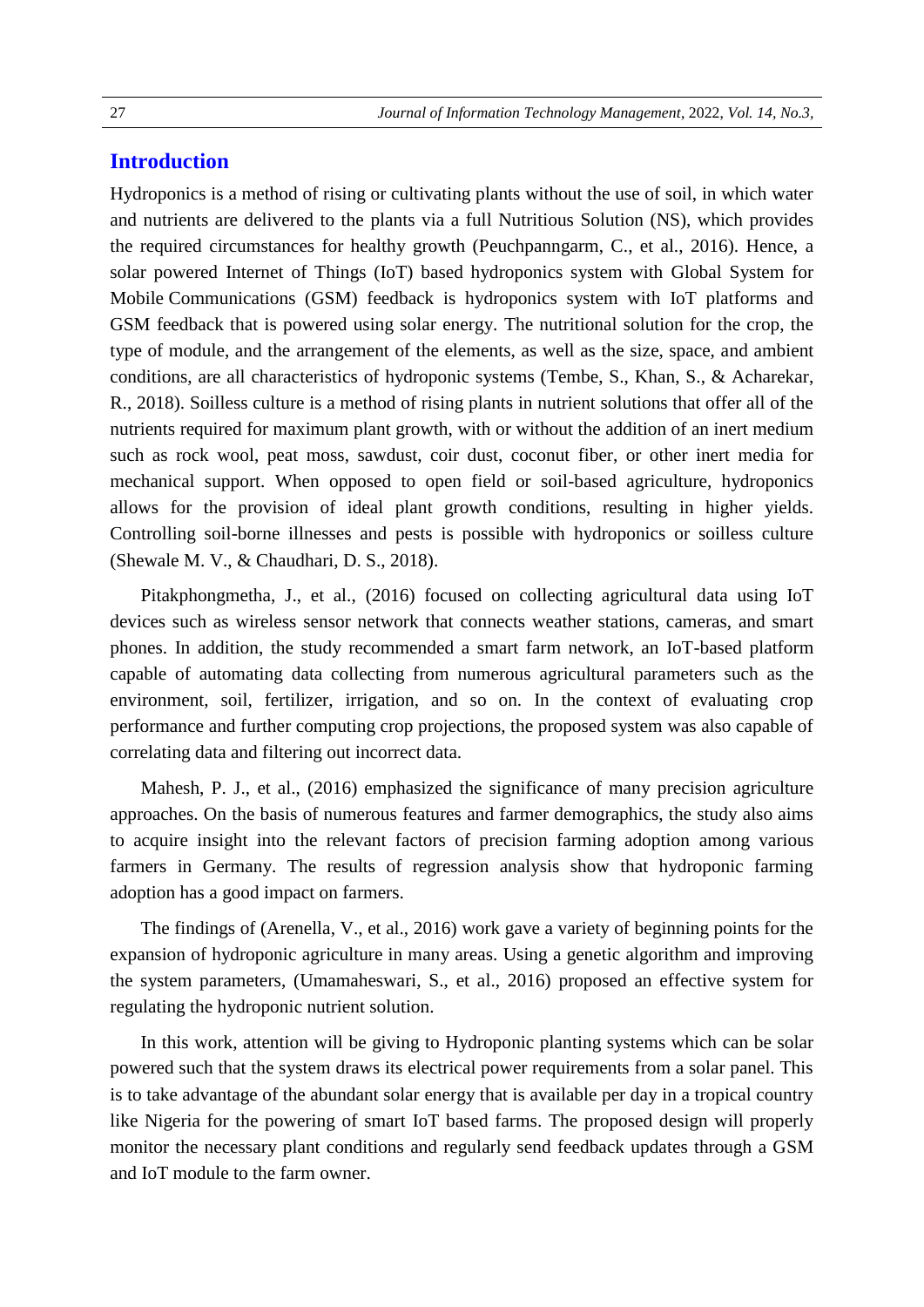# **Design Analysis**

The block diagram of the solar powered hydroponic farm system with IoT feedback is presented in Figure 1. It is made up of power supply unit, control unit, input unit, solar charge controller, IoT module and output unit.



Figure 1. The Block Diagram of Solar Powered Hydroponics System with IoT Feedback.

# **The Power Unit**

The function of the power unit is to convert ac mains voltage supply to dc voltage suitable for powering other units of the system. It consists of two low-power transformers TR1 and TR2 that step down the 220V AC mains to about 24V, bridge rectifiers BR1 and BR2 for rectification, filter capacitors C1 and C2, and voltage regulators U7 (7812) and U8 (7805).

Transformer TR1 is used to provide low power DC for the WI-FI module, while transformer TR2 is used to provide low voltage and high current requirement of the DC motor. The use of two transformers is to isolate the WI-FI module power supply from that of the DC motor which is usually noisy due to the feedback emf from the DC motor during operation. The 24V output from the secondary of both transformers is rectified using four IN4007 diodes (BR1 and BR2) before being passed to filter capacitors C1 and C2, which filter out AC ripples from the rectified DC. The 7812 and 7805 voltage regulators are utilized to stabilize the output voltages to the other units at  $+12V$  and  $+5V$  respectively. The Wi Fi module requires a very stable high current about 2A and 3.3V which is provided by DC regulator U9. Variable resistor RV1 is used to adjust the output voltage of this regulator to about 3.3V. Relay RL1 is used to connect the charging power from solar charge controller to mains power supply.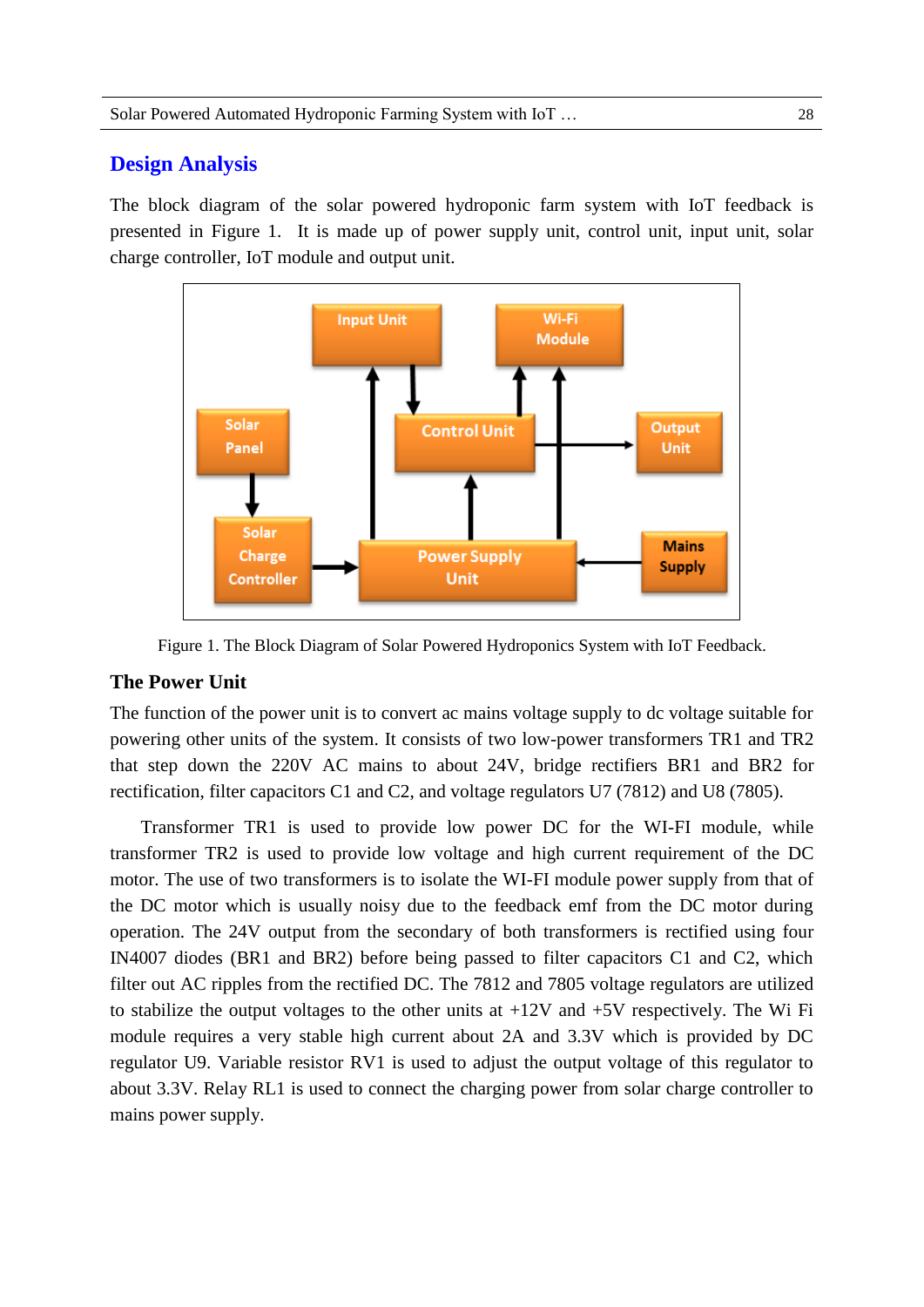#### **The Solar Charge Controller Unit**

The Solar Charge Controller unit is used to provide an alternative source of electrical power using solar energy. It consists of control transistor Q1 and voltage comparator (Op Amp) U10 as shown in Figure 2. The OP Amp has two inputs labeled inverting input (pin 2) and noninverting input (pin 3). The output of the OP Amp in the comparator mode is governed by

$$
V_0 = A_0 (V_2 - V_1) \tag{1}
$$

Where  $V_0$  is the output voltage,  $V_2$  and  $V_1$  are the input voltages.

When V2 (voltage at pin 3) is greater than V1 (voltage at pin 2), the output of the OP Amp will be high, near VCC or 4.5V for a 5V DC power supply. The opposite becomes the case when V1 is greater than V2, i.e., the output will be close to zero volts. Diode D3 (a 5.1V Zener diode) was chosen to fix the input voltage to the inverting input of the Op Amp at 5.1V. The value of the series resistor required is:

$$
R4 = (V_s - V_z)/I_z
$$
\nWhere  $V_s$  = Voltage from solar panel at maximum brightness (28V)

 $V_z$  = Zener voltage (5.1v)

 $I_z$  = Zener Current (10mA)

The solar panel when exposed to light generates an output voltage that varies from 0V (in dull weather conditions) to about 28V (in bright sunlight). This large variation in the output voltage of the solar panel will not be suitable for powering the entire system when there is sunlight. Hence, the voltage (and current) from the solar panel needs to exceed a certain minimum level before its switched to power the entire system. This is achieved with the level sensing Op Amp circuit and transistor Q1 which is capable of passing regulated currents in excess of 5A. The Op Amp U10 is used to detect and turn on transistor Q1 when the output voltage from the solar panel exceeds a value of about 18V. It does this by comparing the voltage from the solar panel to that of its reference points which constitute its reference voltage. When the magnitude of voltage from the solar panel exceeds that of the reference voltage (18V) which is set about 5.1V by Zener diode ZD1 and resistor R4, the output of the Op Amp goes high and this in turn switches on transistor Q1 to pass electrical power to the main power supply unit.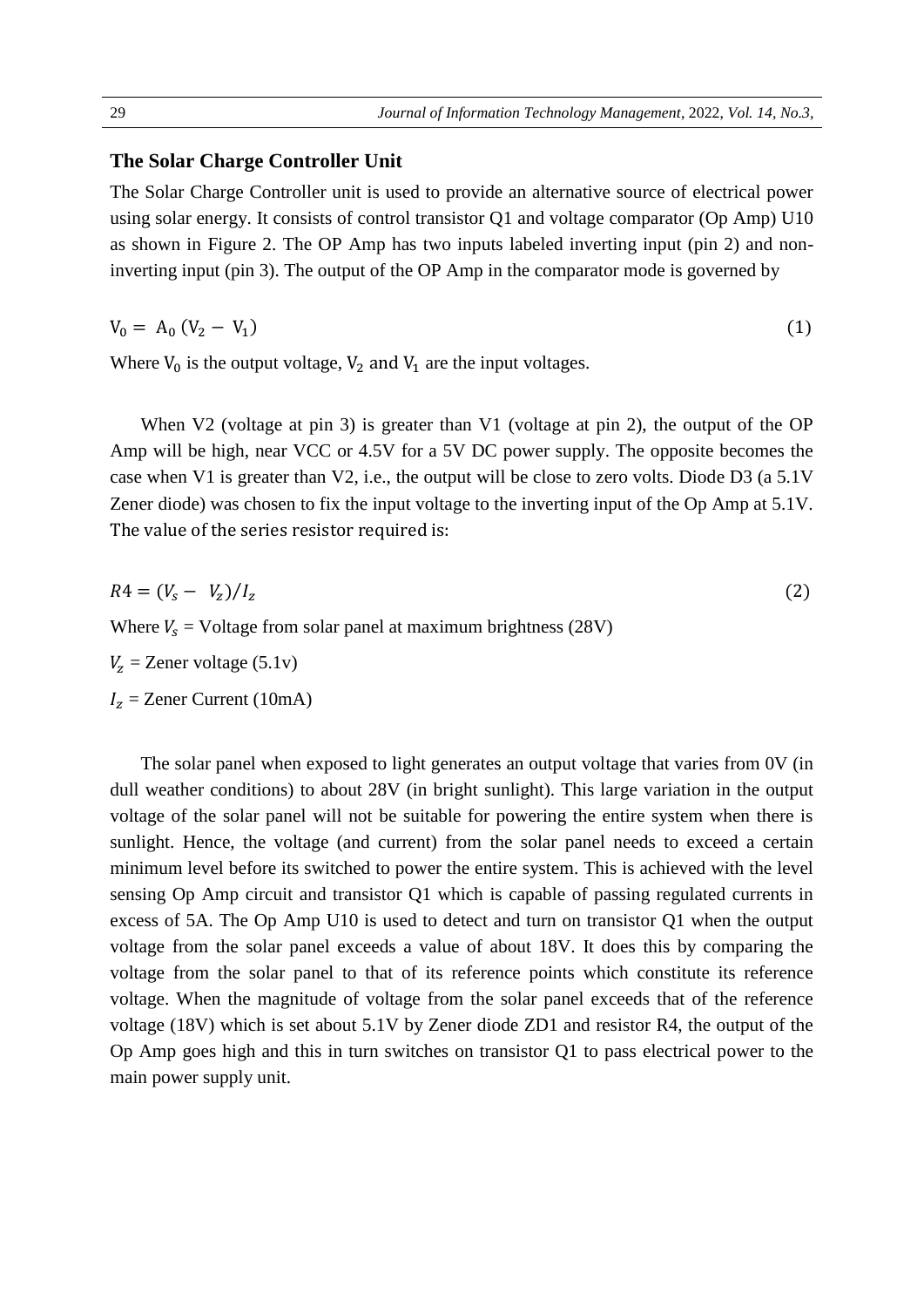

Figure 2. Circuit Diagram of Solar Charge Controller Unit.

# **The Input Unit**

The input unit consists of temperature and humidity and water level sensors, Op Amp and light dependent resistor LDR1 as shown in Figure 3. These sensors will measure major light dependent resistor LDR1 as shown in Figure 3. These sensors will measure major environmental parameters including temperature, humidity, and nutrition solution level to produce an analog voltage that represents one specific weather factor. The microcontroller will then transform these analog voltages to digital voltages, which will be sent to the cloud in FREDOCC 3VC Fig. 1.1 via the ESP8266 Wi-Fi module. **of PSU** 



Figure 3. Circuit Diagram of Input Unit.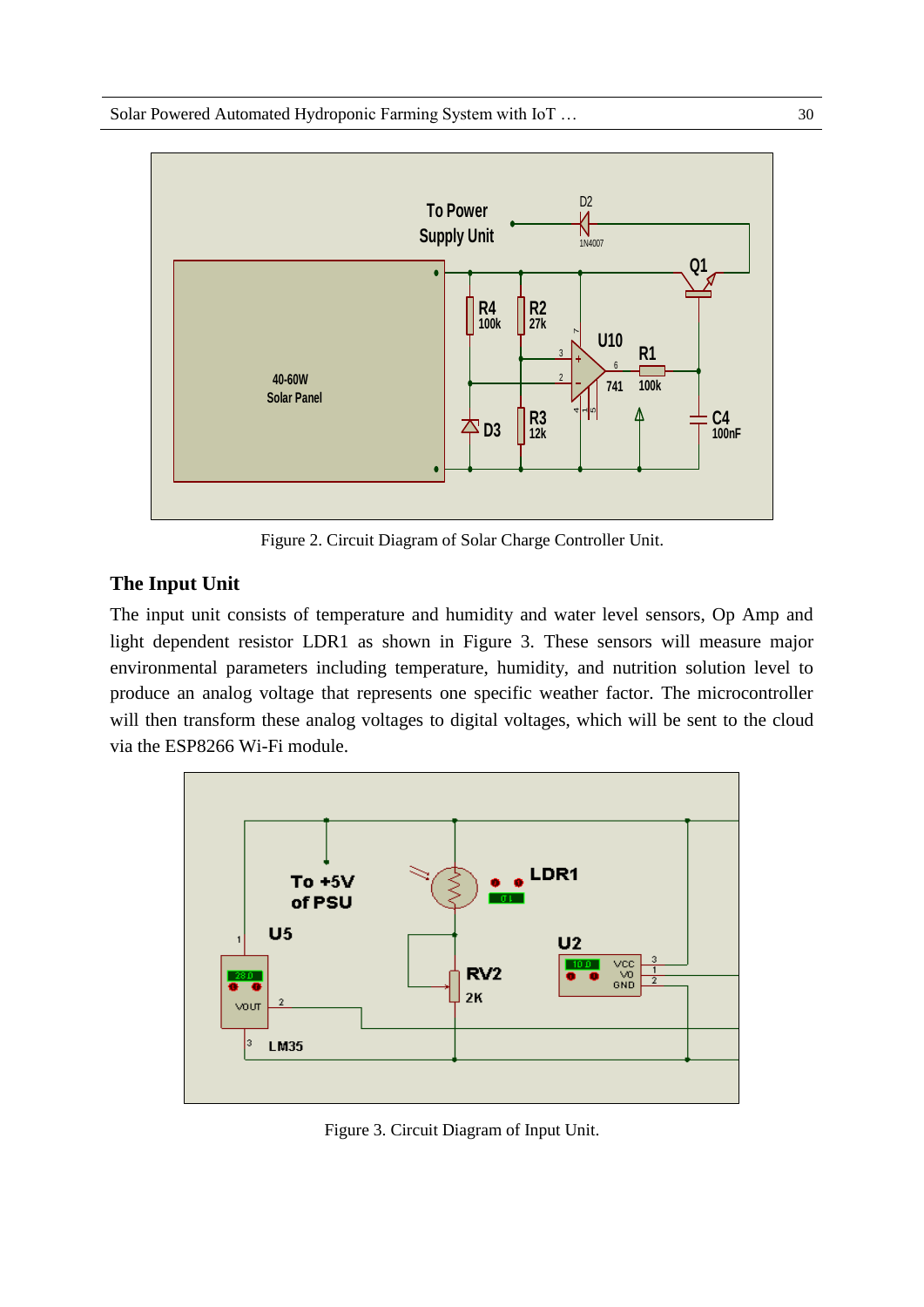The Relative Humidity (RH) and temperature are measured by the DHT11 humidity and temperature sensor. The ratio of water vapor in air to the saturation point of water vapor in air is known as relative humidity. For every 1°C change in temperature, the temperature sensor LM35 produces a 10 mV output voltage. This sensor's output is attached to the Arduino Uno's analog pin. The Arduino Uno uses an on-chip ADC and program lines to convert analog voltage to digital value:

ADC reading  $=$  analogRead(A1);

Voltage = ADC reading  $5/(1023)$ ;

Temperature =  $Voltage*100;$ 

Relative Humidity = (density of water vapor/density of water vapor at saturation)  $x$  100%

The DHT11 sensor, which detects relative humidity, monitors the electrical resistance between two electrodes. A moisture-holding substrate (usually salt or conductive polymeric polymer) with electrodes put on the surface is used in the DHT11 humidity sensor. When the substrate absorbs water vapor, it releases ions, enhancing the conductivity between the electrodes. The variation in resistance between the two electrodes is influenced by relative humidity. As the relative humidity increases, the resistance between the electrodes decreases, while it increases as the relative humidity decreases.

#### **Nutrient Solution Level**

In order to incessantly check the level of nutrient solution left in the container, a variable resistor or potentiometer was used as the volume sensor as shown in Figure 4.



Figure 4. System with Nutrient Solution.

A potentiometer is a component with a variable resistance that changes with the turning of the central knob. This allows it to be used in voltage and current signaling circuits. Its resistance decreases or increases with the turning of the knob in one direction or the other; in other words, it exhibits photo-conductivity. One end or terminal of the potentiometer is attached to the 3.3V supply on the Esp8266 Wi-Fi module while the other terminal is attached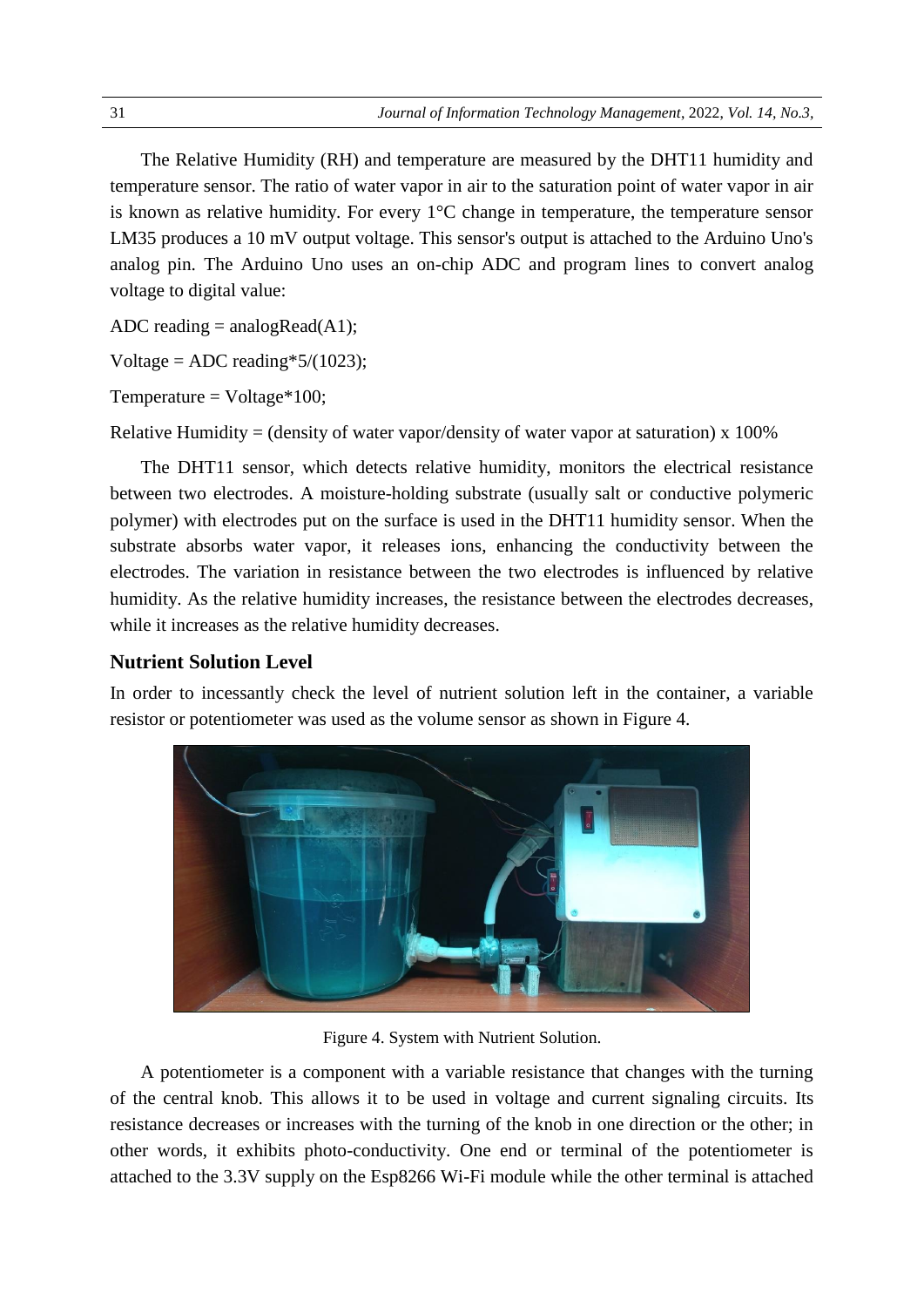to the GND of the circuit. The rotating knob handle is attached through a rigid handle to a floating bulb that is carefully settled on the surface of the fluid solution such that increase or decrease of the fluid in the nutrient container also causes a corresponding upward or downward movement of the potentiometer knob which is subsequently converted to its corresponding change in its output voltage from its common (middle) terminal. The output voltage from the potentiometer is applied to the analog pin of control unit. When voltage across it increases, ADC reading also increases. The program lines are:

ADC reading  $=$  analogRead(A2);

Level = ADC reading \*  $5/(1023)$ ;

Map(0,1023,0,100);

ADC Reading >=70 to 100 //when solution level is full

ADC Reading  $\leq$  70 to 0 //when solution level is low

## **Control Unit**

As shown in Figure 5, the control unit is made out of an Arduino Uno microcontroller board. The Arduino (ATmega328P) microcontroller board contains 14 digital input/output pins, 6 analog inputs, a 16 MHz quartz crystal, a USB connection, a power port, an ICSP header, and a reset button. This means that it comes with everything you need to get started as a microcontroller by simply attaching it to a computer through USB and powering it with an AC-to-DC adapter or battery.



Figure 5. Circuit Diagram of Control Unit.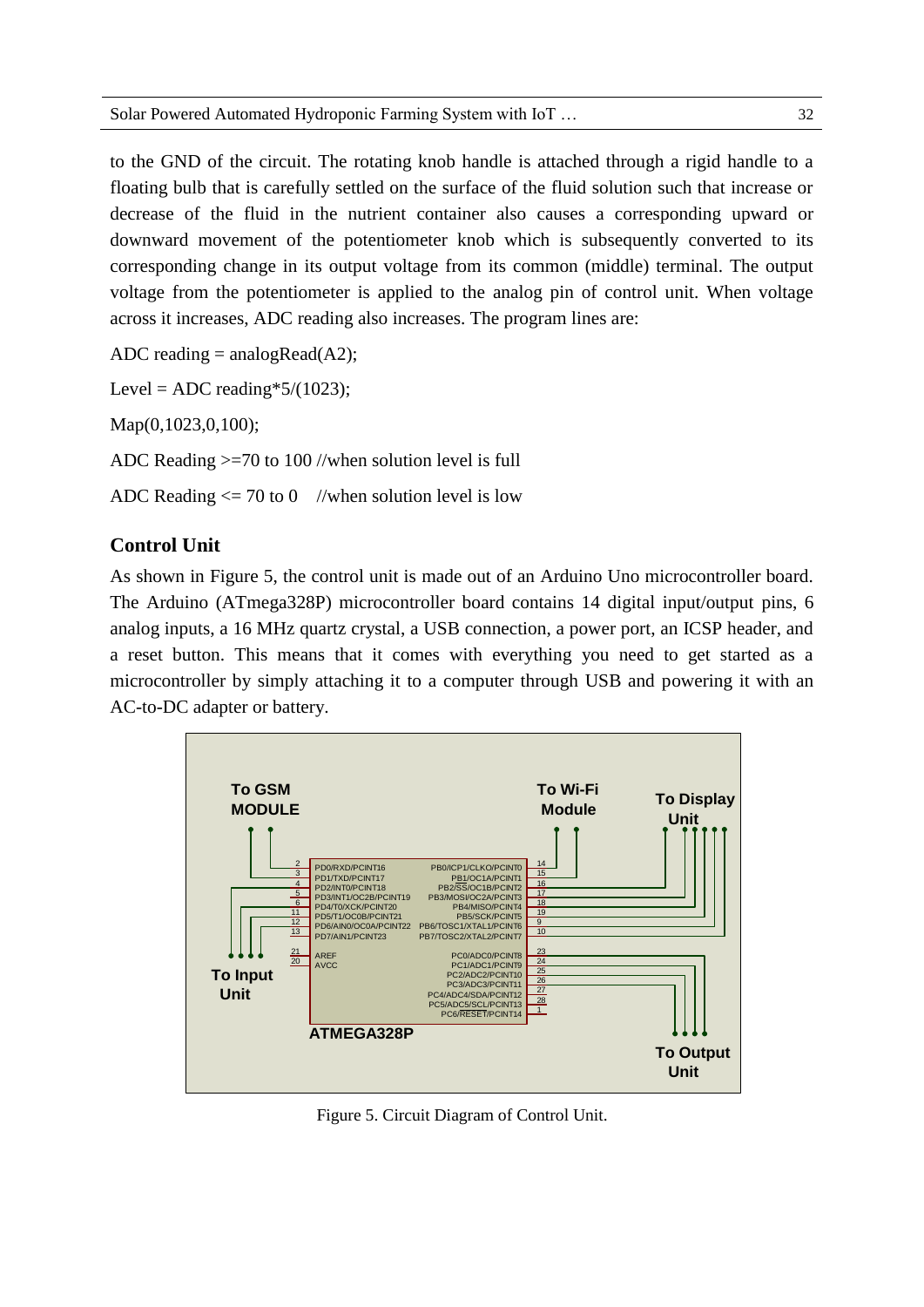## **The Wi-Fi Module**

The Wi-Fi module utilized was the ESP8266 Wi-Fi module as shown in Figure 6, which has a TCP/IP protocol stack built in and can offer a Wi-Fi network connection to any microcontroller. The ESP8266 is a preprogrammed SOC that must be communicated with via a UART interface by any microcontroller.



**Figure 6. Circuit Diagram of ESP8266 Wi-Fi Module or Unit. r** Unit Unit

It requires a 3.3V supply voltage to operate. The AT commands are used to setup the module in client mode, and the microcontroller should be designed to deliver the AT commands in the correct order. Both client and server modes are supported by the module.

#### **The Output Unit**  $\sim$   $\sim$

The output unit consists of two DC motors and two power drivers ICs (L298), is shown in Figure 7. The L298 has all of the control circuitry needed to control DC, bipolar, and unipolar stepper motors. When combined with a microcontroller, the L298 provides a full microprocessor-to-DC or bipolar stepper motor interface. The L298N has two bridge drive stages, each controlled by two TTL-level logic inputs and a TTL-level enabled input. The emitter connections of the lower transistors are also carried out to external terminals, allowing current sensing resistors to be connected. FORCES 4 The L298 has all of the control circuit<br>The L298 has all of the control circuit<br>motors. When combined with a **Trigur** 



Figure 7. Circuit Diagram of Output Unit.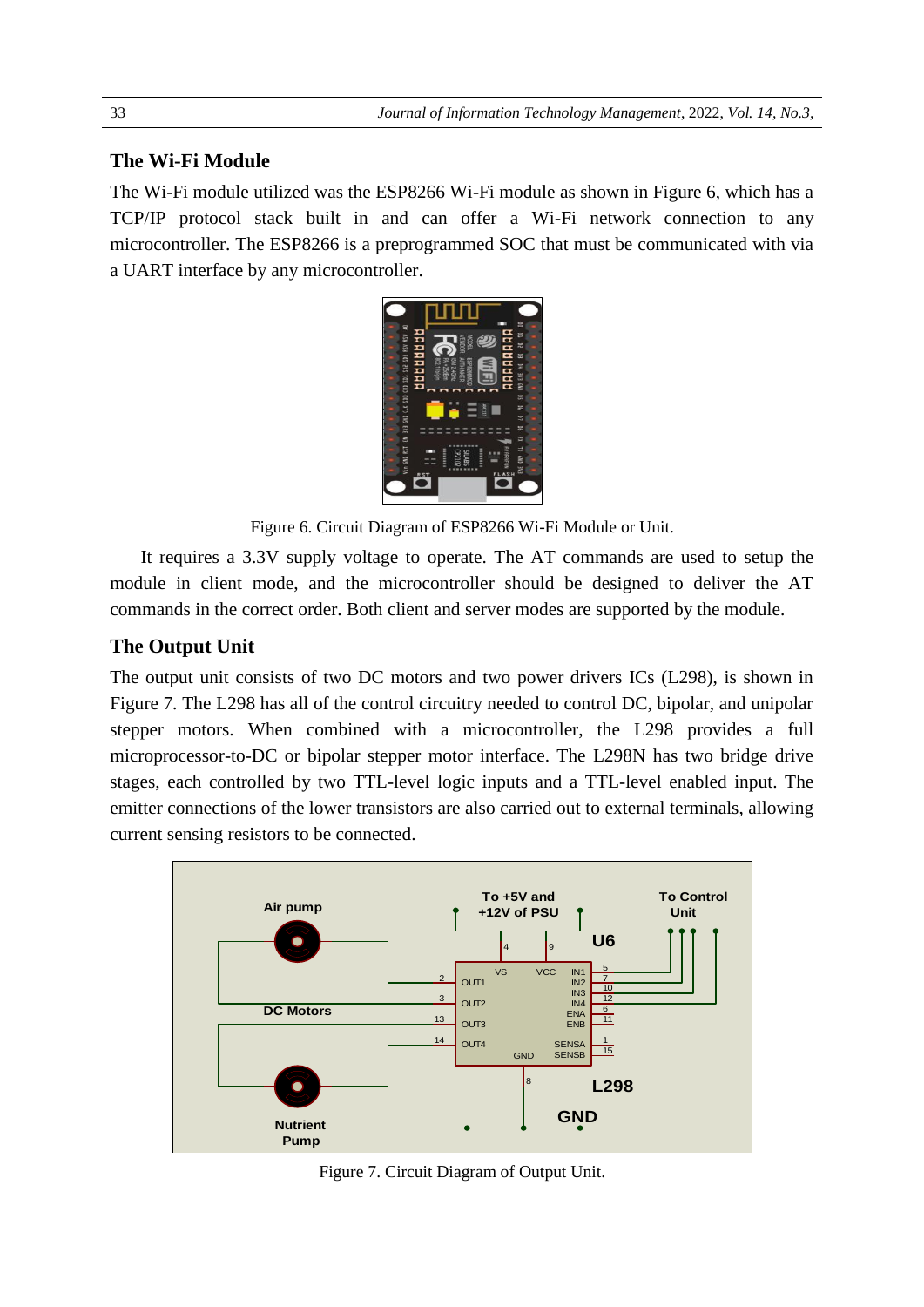The L298N uses cutting-edge ion-implanted high voltage/high current technology to handle effective powers of up to 160W. (46V supply, 2A per bridge). To decrease dissipation and allow direct connection to other control logic, a separate 5V logic supply input is supplied. The translator generates four outputs, which are then processed by the output logic block, which implements inhibit and chopper operations. The translator is made out of a 3-bit counter and some combinational logic that generates a basic eight-step gray code sequence on the inside. This master sequence can easily produce all three drive sequences. This state sequence corresponds to full step mode when the HALF/ FULL input is set to a low level.

The M49SP DC motor was employed, which has a working voltage range of 12.6 to 14.5V. It is a tiny DC motor that can be used in a variety of applications.

## **Testing**

After construction, certain tests and measurements were carried out on certain units and the system as a whole to determine its functionality. To handle and manage the automatic hydroponics application, the system is divided into four divisions. The system's many functions, including temperature and humidity sensors, as well as the water level sensor, are controlled by Arduino boards. The suggested system includes the steps of delivering data from sensors, receiving data from an intermediary data storage system, and sending data to an Android phone application or terminal. The system will then examine the transmitted value, and the relay module will operate as a switch to turn the nutrient pump module on or off.

#### **Testing the Power Supply Unit**

The circuit possesses a unique power supply system that consists of an AC to DC power supply converter and a solar power supply input. The output voltage from the power supplies was tested and measured with the aid of a digital multimeter. This was achieved by setting the range selector on the meter to DC voltage before using the red probe (+) to touch the output while the black probe was connected to ground of the power supply.

#### **Nutrient Pump Test**

To remotely control the flow process of the Nutrient solution of water, the system gets the button status as sent by the mobile app terminal when the 'on' switch on the android terminal is activated. This signal is received and processed to turn on or turn off the nutrient pump.

#### **Solution Level Test**

Monitoring of the fluid level in the reserve container was tested by altering the volume of nutrient solution in the container while observing the display response on the android phone terminal. Every hour, the system collects sensor data from 2 seconds and saves it. The prototype can also be accessed and controlled via a mobile or web-based application.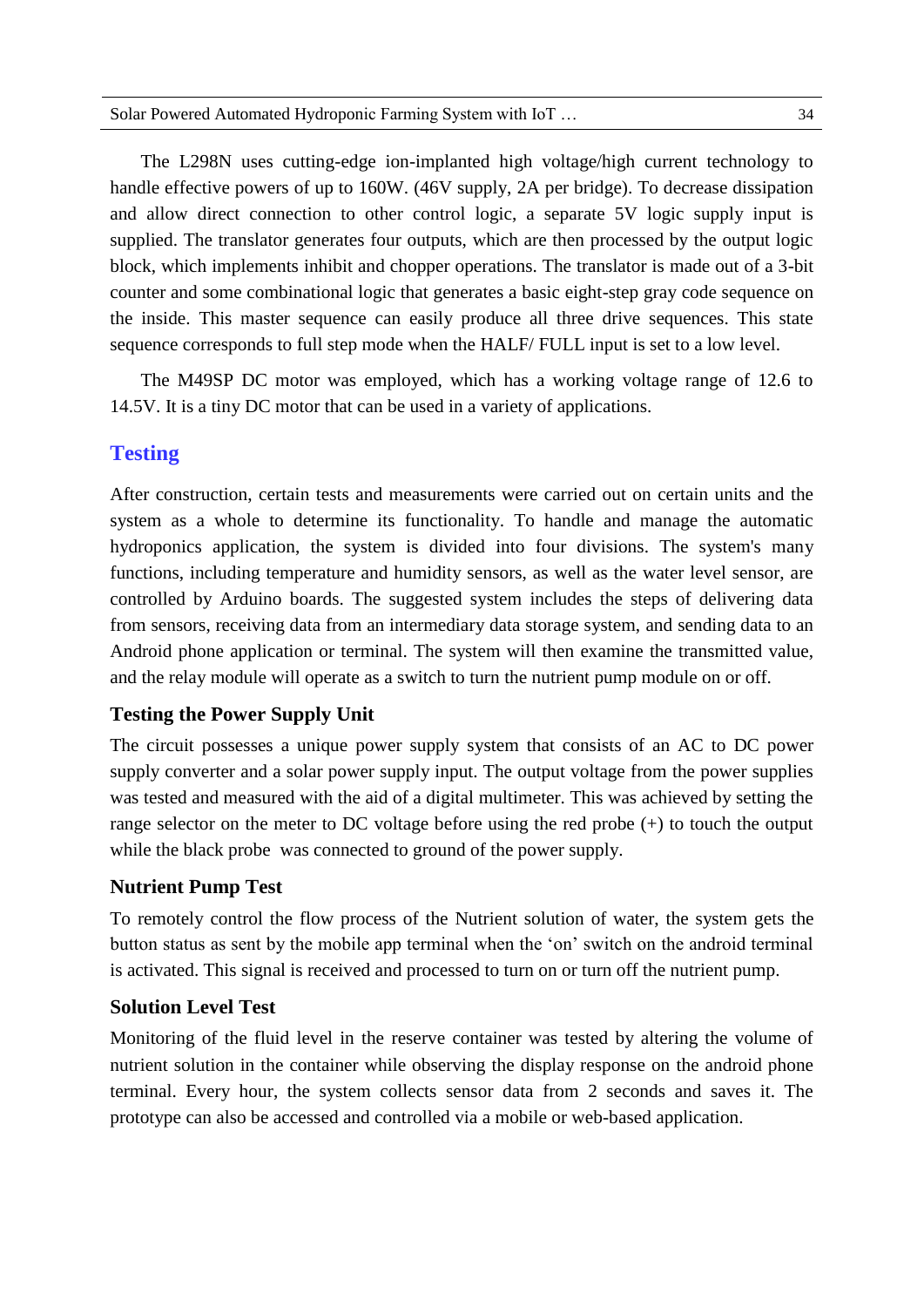### **Results and Discussion**

From the power supply unit, Relay RL1 is used to select between solar power supply sources or mains AC supply depending on sun intensity level as interpreted by the microcontroller. When there is power supply from mains electricity supply during dull weather, RL2 becomes activated with signals from the control unit and this switches the output load to mains electricity supply though its normally open terminals (NO). Also, a signal is generated by the Arduino microcontroller which sends feedback to the recipient's phone. When power supply from mains electricity supply is interrupted and there is enough sunlight, RL1 is deactivated by the control unit and this disconnects AC mains supply thereby enabling the solar power supply as long as there is sunlight.

The input unit has output from the LM35 temperature sensor, humidity sensor, and volume sensor. They are all connected to the analogue inputs of the microcontroller for conversion to its digital equivalent for processing. During operation, these parameters are constantly monitored and updated on the display and internet using the esp8266 Wi-Fi module while the appropriate action of pumping nutrient solution from the nutrient reservoir or aeration of the nutrient solution is achieved manually by the operator in charge of monitoring the system. The Wi-Fi module utilized was the ESP8266 Wi-Fi module, which includes a TCP/IP protocol stack on chip, allowing any microcontroller to connect to a Wi-Fi network. The ESP8266 is a preprogrammed SOC that must be communicated with via the UART port by any microcontroller.

As an open-loop monitoring system, automated feedback control is not done by the system but it allows for remote monitoring using IOT. The parameters to be monitored are measured and uploaded online through the Wi-Fi module. Proper monitoring and evaluation of the results from the system change to improve the crop yield can be carried out by the system operator.

The results obtained from the test carried out on the system as a whole is shown in Table 1.

From the results, it was observed that the temperature of the environment as measured with that of the system was 28.9 degree Celsius while the temperature measured simultaneously with the aid of a standard thermometer gave a value of 29.9 This is good as this temperature range falls well within the range that necessary for growing food, which is 0- 50°C. It also shows that the designed system has a temperature accuracy of  $\pm 1$ °C. Similarly, the humidity of the environment as measured with that of the system was 82.4% while that measured simultaneously with the aid of a standard humidity meter gave a value of 84.3% which is to be expected at this time of the year that is rainy and moist. Every two seconds, the sensor can only receive new data. This should not be an issue with hydroponics because large changes in air temperature or humidity within two seconds are extremely unusual. The level of nutrient solution is also constantly monitored and displayed on the GSM mobile terminal for the end user to see and evaluate. Table 1 also shows that the remote or android button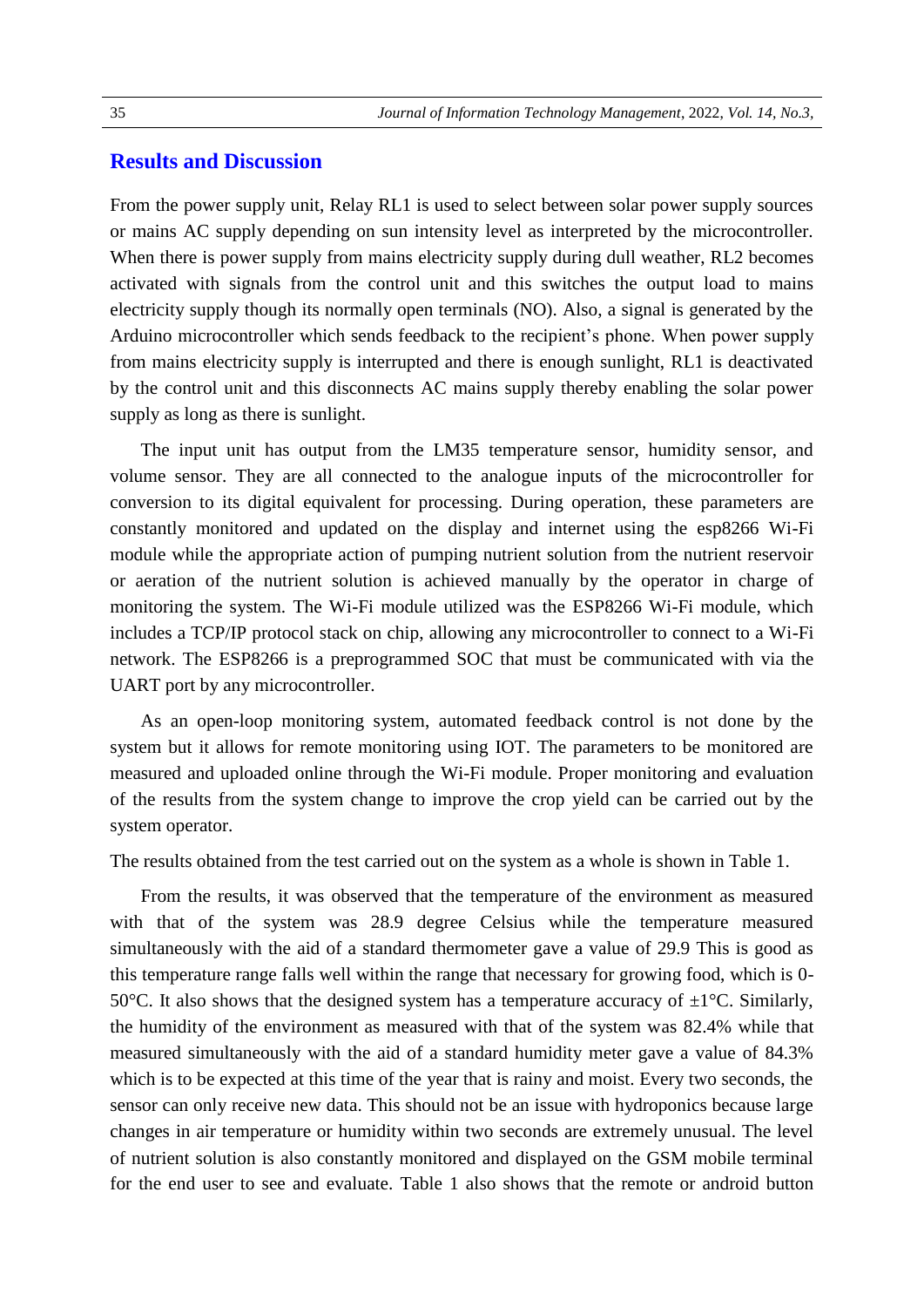control terminal also has good control over the nutrient pump such that depressing the nutrient pump switch on the android mobile terminal switches on the pump. The application indicates that it can collect data from sensors quickly and sort out appropriate appliance control, suggesting that the designed system has completed the required functions. Users can see the humidity, light intensity, and water level in great detail. Customers can also choose whether or not to turn on the water pump and lamp remotely based on the collected data. The complete circuit diagram of the designed project is revealed in Figure 8; Figure 9 shows of the system's nutrient supply distribution, while the completed work is depicted in Fig. 10.

| S/N | Parameter                   | Expected (with System) | Measured<br>(with meter) | Unit   |
|-----|-----------------------------|------------------------|--------------------------|--------|
|     | Temperature                 | 28.9                   | 29.3                     |        |
|     | Humidity                    | 82.4                   | 83.1                     | %      |
| 3   | Fluid level                 | 88                     | 88                       | Volume |
| 4   | Power supply<br>Consumption | 125                    | 128                      | Watts  |
|     | Pump Switch<br>Control      | Good                   | Good                     |        |

Table 1. Expected and Measured Values.



Figure 8. Complete Circuit Diagram of the Solar Powered Hydroponics System with IoT.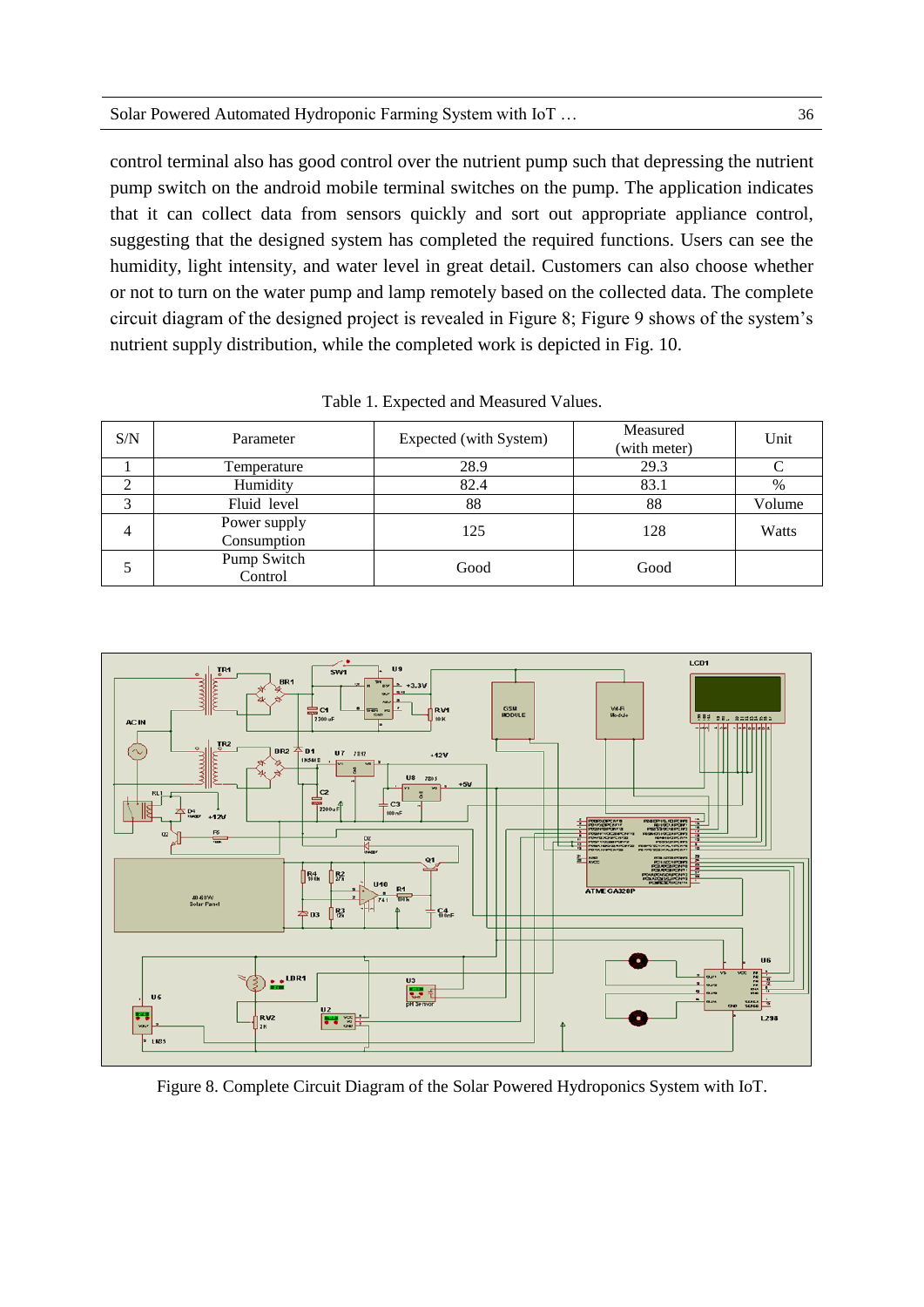

Figure 9. System's Nutrient Supply Distribution.



Figure 10. Completed Work.

## **Conclusion**

At the onset of this project and in view of the recent hydroponic means of farming, this project work incorporated an online monitoring and solar power system as a means of taking advantage of the abundant solar energy available. This overall aim was achieved at the completion of the work. It is therefore hoped that this project work would enable one to have a better understanding of the usefulness of hydroponics farming and also provide a more flexible means of remote monitoring and control of farming operations. It is also hoped that this project work would aid in the conception, improvement and development of better methods of implementing hydroponics systems.

## **Conflict of interest**

The authors declare no potential conflict of interest regarding the publication of this work. In addition, the ethical issues including plagiarism, informed consent, misconduct, data